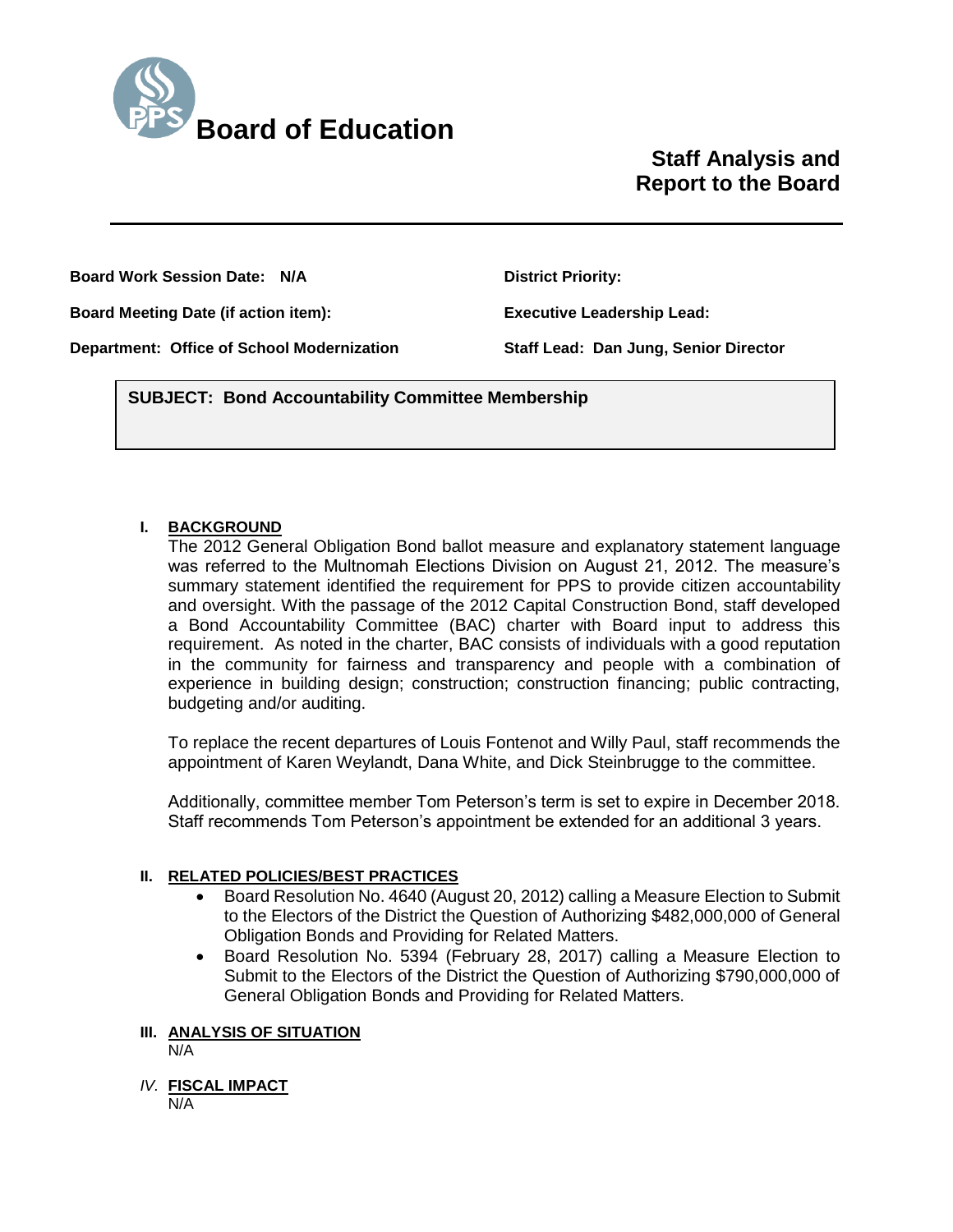#### *V.* **COMMUNITY ENGAGEMENT (IF APPLICABLE)**

Current BAC members and OSM staff reached out to the community and spoke to several potential replacements.

#### **VI. TIMELINE FOR IMPLEMENTATION/EVALUATION**

Upon approval from the Board of Education, the Office of School Modernization will inform the applicants of their appointment.

#### **VII. BOARD OPTIONS WITH ANALYSIS**

N/A

#### **VIII.STAFF RECOMMENDATION**

Staff recommends the appointment of Karen Weylandt, Dana White, and Dick Steinbrugge to the committee for the following term durations:

- Karen Weylandt: 4 years
- Dana White: 4 years
- Dick Steinbrugge 3 years

Staff recommends the extension of Tom Peterson's term for an additional 3 years.

Note: committee memberships are staggered to allow for an overlap of term.

#### **IX. I have reviewed this staff report and concur with the recommendation to the Board.**

**\_\_\_\_\_\_\_\_\_\_\_\_\_\_\_\_\_\_\_\_\_\_\_\_\_\_\_\_\_\_\_\_\_\_\_\_\_\_\_\_\_\_\_\_\_\_\_\_\_\_ \_\_\_\_\_\_\_\_\_\_\_\_\_\_\_\_\_\_\_\_\_\_\_ Guadalupe Guerrero Date Superintendent Portland Public Schools**

#### **ATTACHMENTS**

A. Bios of Proposed Members to Bond Accountability Committee

#### *PPS District Priorities FY 2018-19*

- *1. Set a clear Vision and Strategic Plan*
- *2. Create equitable opportunities and outcomes for all students*
- *3. Ensure systems and structures for performance*
- *4. Allocation of budget, funding and resources to achieve desired outcomes*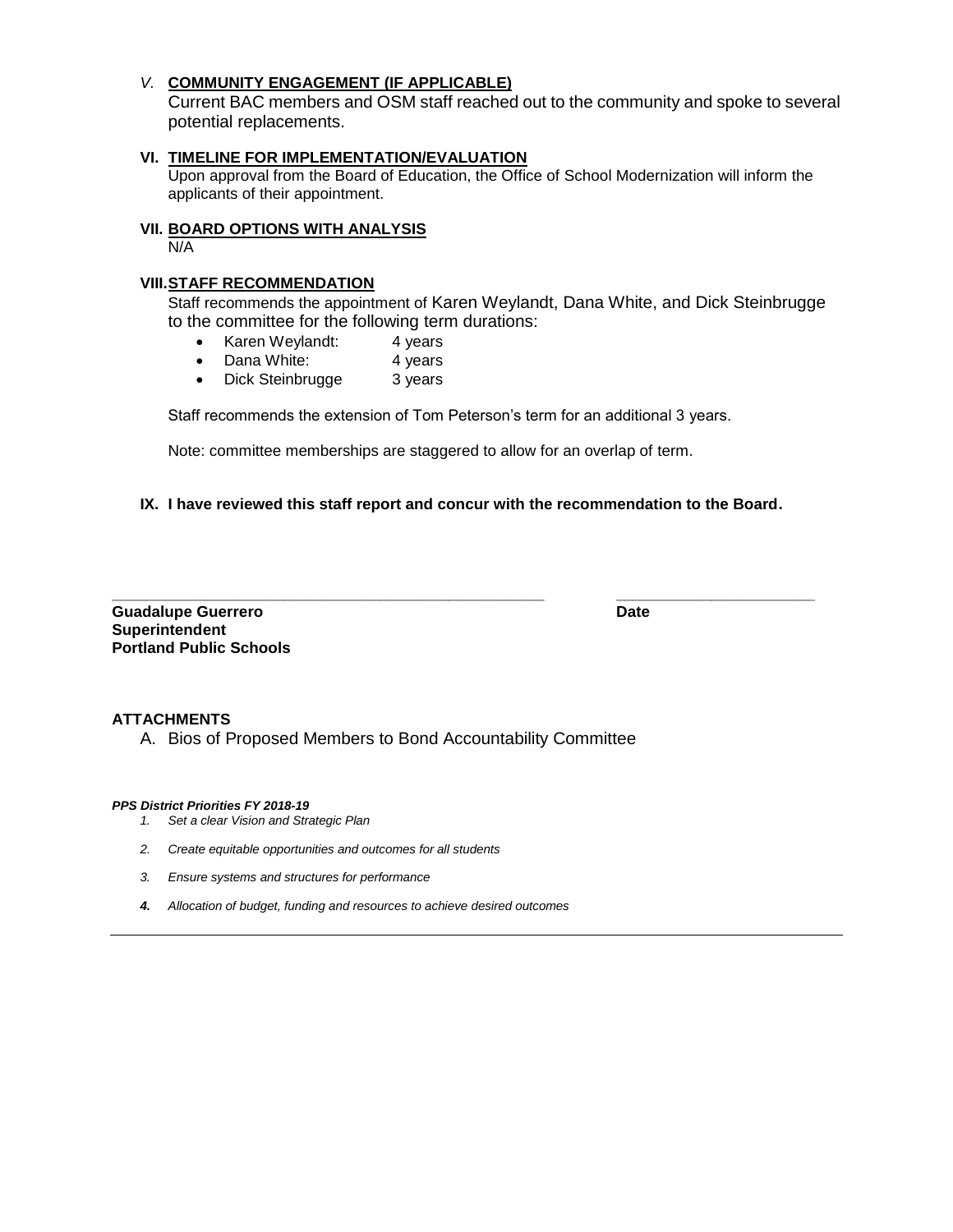

# **PORTLAND PUBLIC SCHOOLS OFFICE OF SCHOOL MODERNIZATION**

501 North Dixon Street / Portland, OR 97227 Telephone: (503) 916-2222/ Fax: (503) 916-3253 Mailing Address: P. O. Box 3107 / 97208-3107

**Date: 10.29.2018**

**To: BOE**

**From: Dan Jung**

**Subject**: Bond Accountability Committee Proposed New Member Bios

Please find the attached bios for the proposed addition of new members for the Bond Accountability Committee.

## **Karen Weylandt**

Karen retired in March 2018 from Providence Health & Services after serving more than 29 years, most recently as the chief planning and design officer for the seven-state health system. She has worked in the building, construction and improvement of Providence hospitals, outpatient clinics, surgery centers and educational facilities from Alaska to California. Her leadership for the planning and construction of Providence Newberg Medical Center resulted in the first hospital in the country to earn a LEED Gold designation. She also directed the planning and construction for the Providence Cancer Center in Portland. Weylandt's recent projects include a major expansion of services for Providence's downtown Seattle facilities, and a master plan for the south campus expansion at St. John's Hospital in Santa Monica, California. Weylandt earned a degree as a registered nurse and a master's degree in health care administration. For the past seven years she has served on the Oregon Facility Authority Board, and she also served several years on the Oregon Humane Society Board.

## **Dana White**

Dana began her career working with a developer in downtown Seattle rehabilitating historic properties for re-use and managing various bank owned commercial real estate. She joined Providence St. Joseph Health System in 1993 with the initial responsibility for real estate and construction for the Oregon Region and ultimately becoming Vice President in 2013 with accountability for the entire five state health system spreading from Alaska to California and Montana. Dana holds a bachelor's degree in Economics and Management from Chatham University and Master of Business Administration with a focus in finance from Seattle University. Dana has serve on multiple community boards in the Portland area.